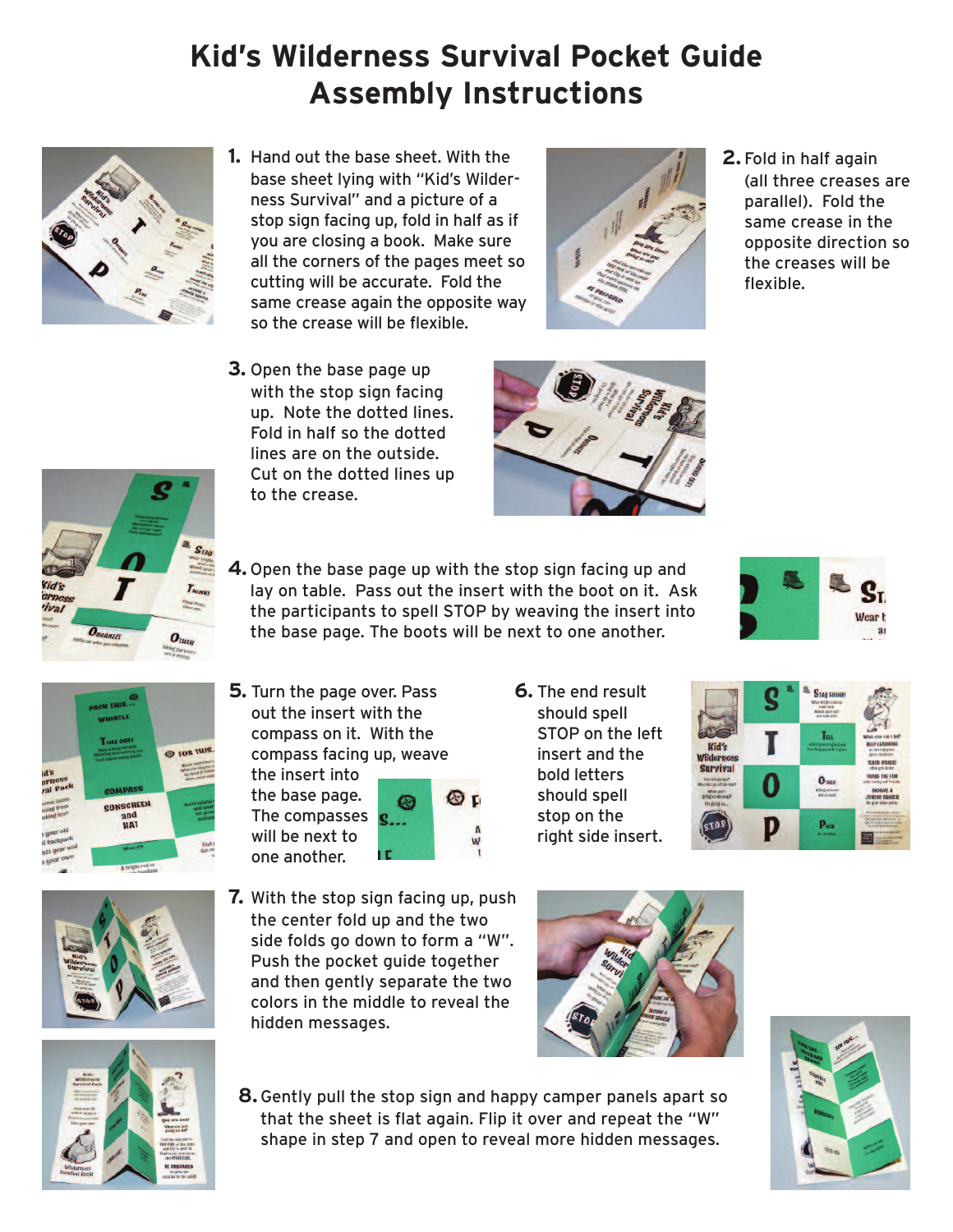

# **K i d 's Wilderness S u r v i v a l**

How did I get lost? When did I get off the trail?

> What am I going to do now? I'm going to...





Sing, whistle or talk out loud to yourself. Someone might hear you.



 $O$ **RGANIZE** a plan on what you observe.



Wear bright clothes a n d a h a t . Watch your trail and back trail.



T h i n k f i r s t , then act.

O **THER** hiking partners are a must!



 $P$  **LAN** 

for needs and emergencies.



**W h a t e l s e c a n I d o ?**

#### **KEEP LEARNING**

as you enjoy the great outdoors.

**T E A C H O T H E R S** what you know.

SHARE THE FUN with family and friends.

**B E C O M E A J U N I O R R A N G E R** for your state parks.

For more information, contact Joe Roach, Interpreter/Resource Specialist Tyler State Park, 789 Park Rd. 16, Tyler, TX 75706 • (903) 597-5338 joe.roach@tpwd.state.tx.us



Adapted from materials found at www.Equipped.org ©1997 Equipped to Survive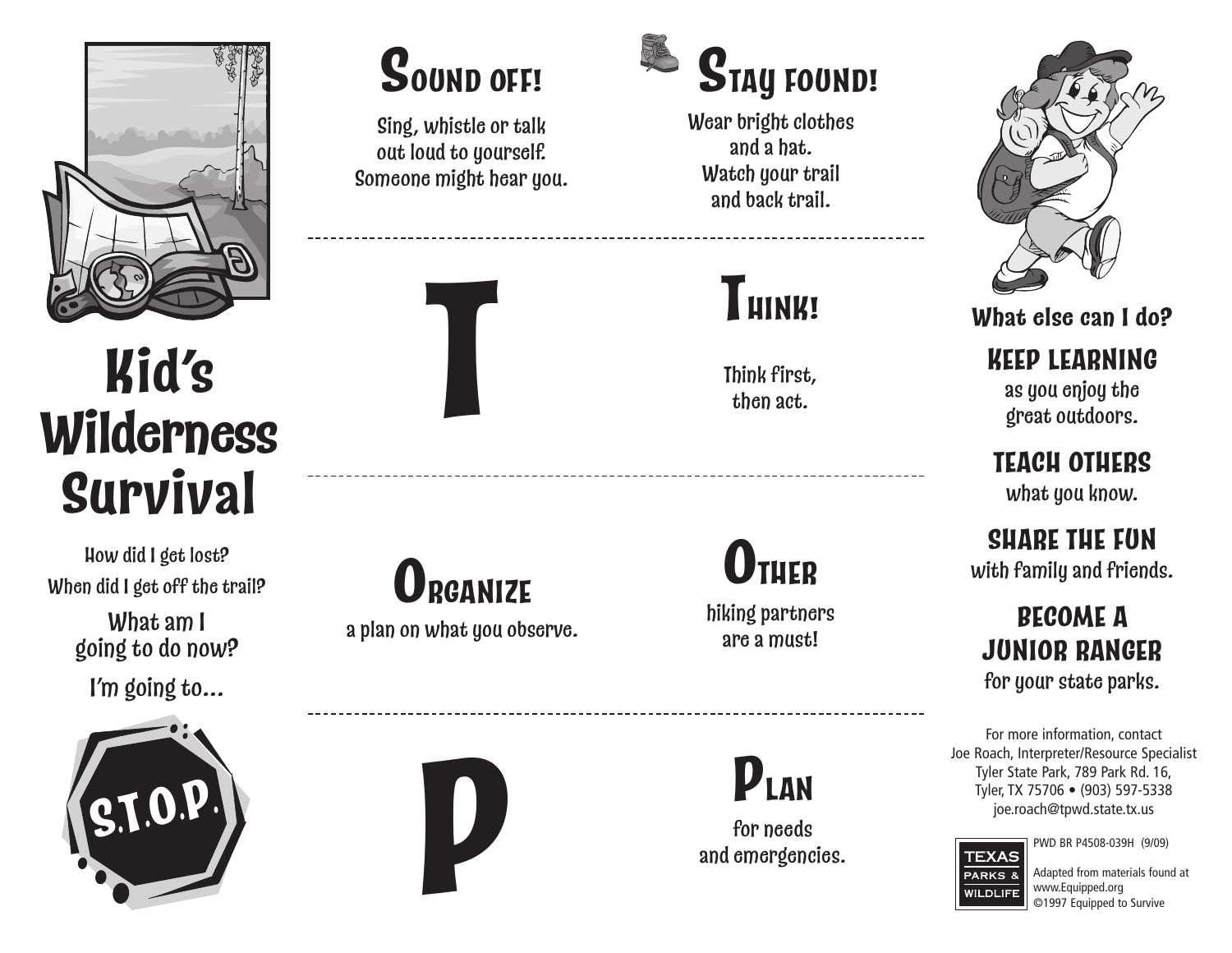#### **K i d 's Wilderness S u r v i v a l P a c k**

What secret items are missing from the packing list?

Keep your old school backpack from last year and make your own



Wilderness Survival Pack!

## **FOR THIS...**

Clean water. Food is less important, but pack some snacks anyway!

**S U N S C R E E N**

**a n d**

**H A T**

**FOR THIS...** 

Alert searchers. Whistle blasts can be heard better than your voice.

#### **G A R B A G E B A G**

Signal flag, headband, first-aid kit. A bright red or orange bandana attracts attention.

**F L A S H L I G H T**

Find your way. Get one and learn to use it.

I t 's fu n !

**O L D C D**



**Y o u a r e l o s t ! W h a t a r e y o u g o i n g t o d o ?**

Find the secrets on THIS SIDE of the page and flip it over to find more secrets on the OTHER SIDE.

#### **B E P R E P A R E D**

so you can survive in the wild!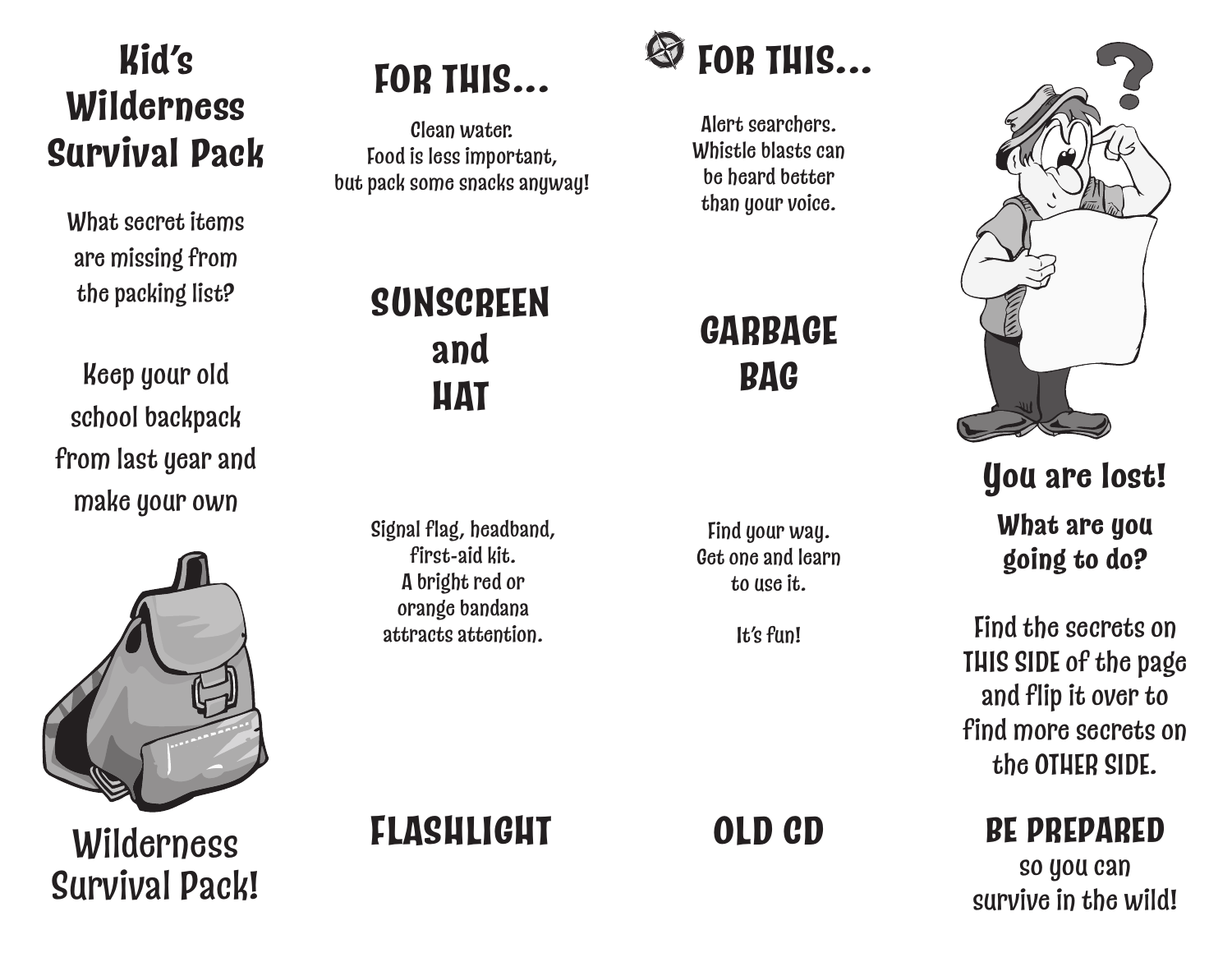**S**







Temporary shelter and signal. Remember those big orange bags from Halloween?

Temporary shelter and signal. Remember those big orange bags from Halloween?

Temporary shelter and signal. Remember those big orange bags from Halloween?

Temporary shelter and signal. Remember those big orange bags from Halloween?









Reflect the sun as a day signal. Reflect the sun as a day signal. Reflect the sun as a day signal. Reflect the sun as a day signal.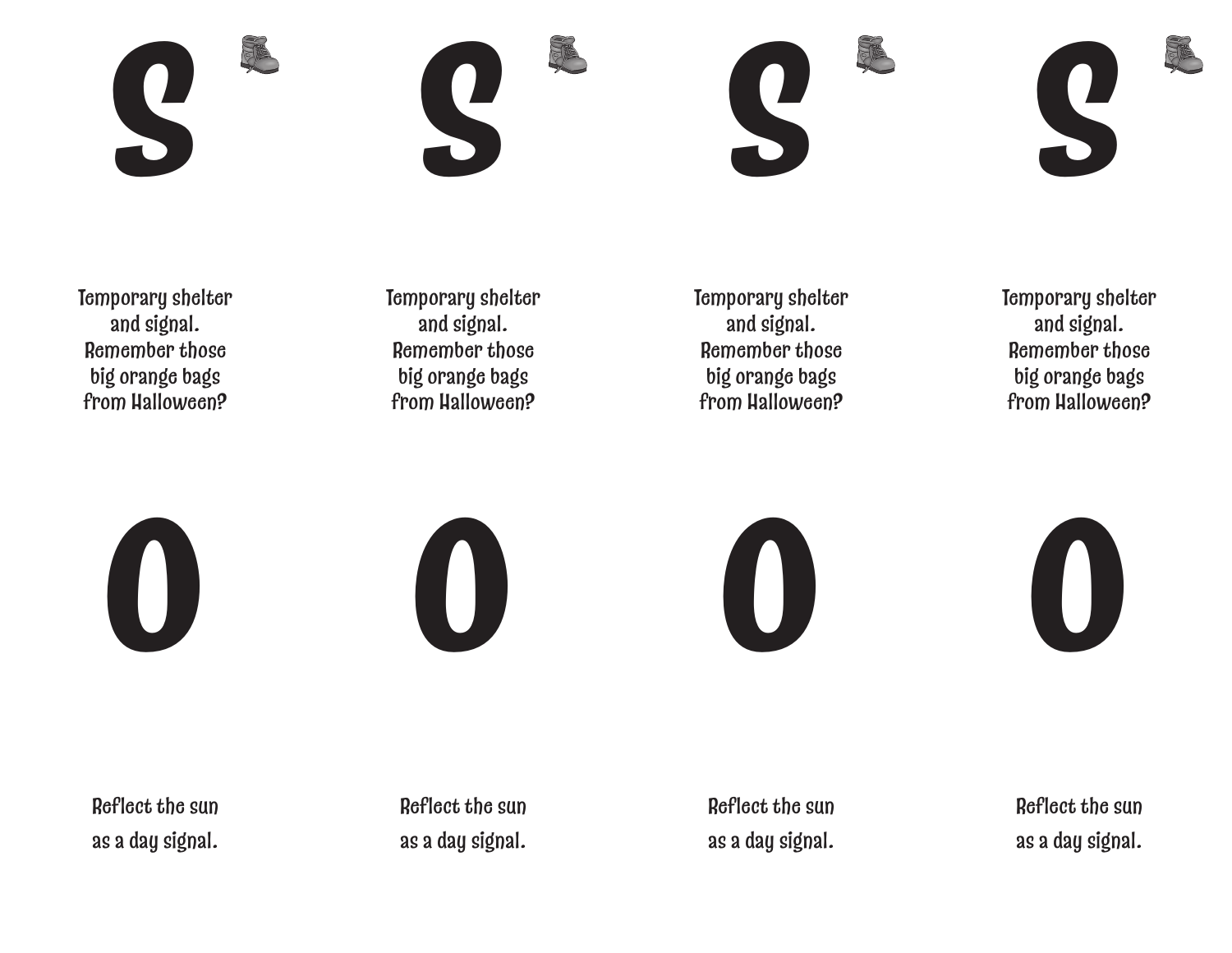# **STAY**

PUT! CALM! TOGETHER! SEEN!

**STAY**

PUT! CALM! TOGETHER! SEEN!

## **STAY**

PUT! CALM! TOGETHER! SEEN!

**STAY** PUT! CALM! TOGETHER!

SEEN!

Avoid painful sunburn, and wear a hat for protection and warmth.

Avoid painful sunburn, and wear a hat for protection and warmth.

Avoid painful sunburn, and wear a hat for protection and warmth.

Avoid painful sunburn, and wear a hat for protection and warmth.

# **O**BSERVE!

**Yourself Supplies** Surroundings

## O**BSERVE!**

**Yourself Supplies Surroundings** 

## **O**BSERVE!

**Yourself Supplies** Surroundings **O**BSERVE!

**Yourself Supplies Surroundings** 

To see at night and signal for help.

To see at night and signal for help.

To see at night and signal for help.

To see at night and signal for help.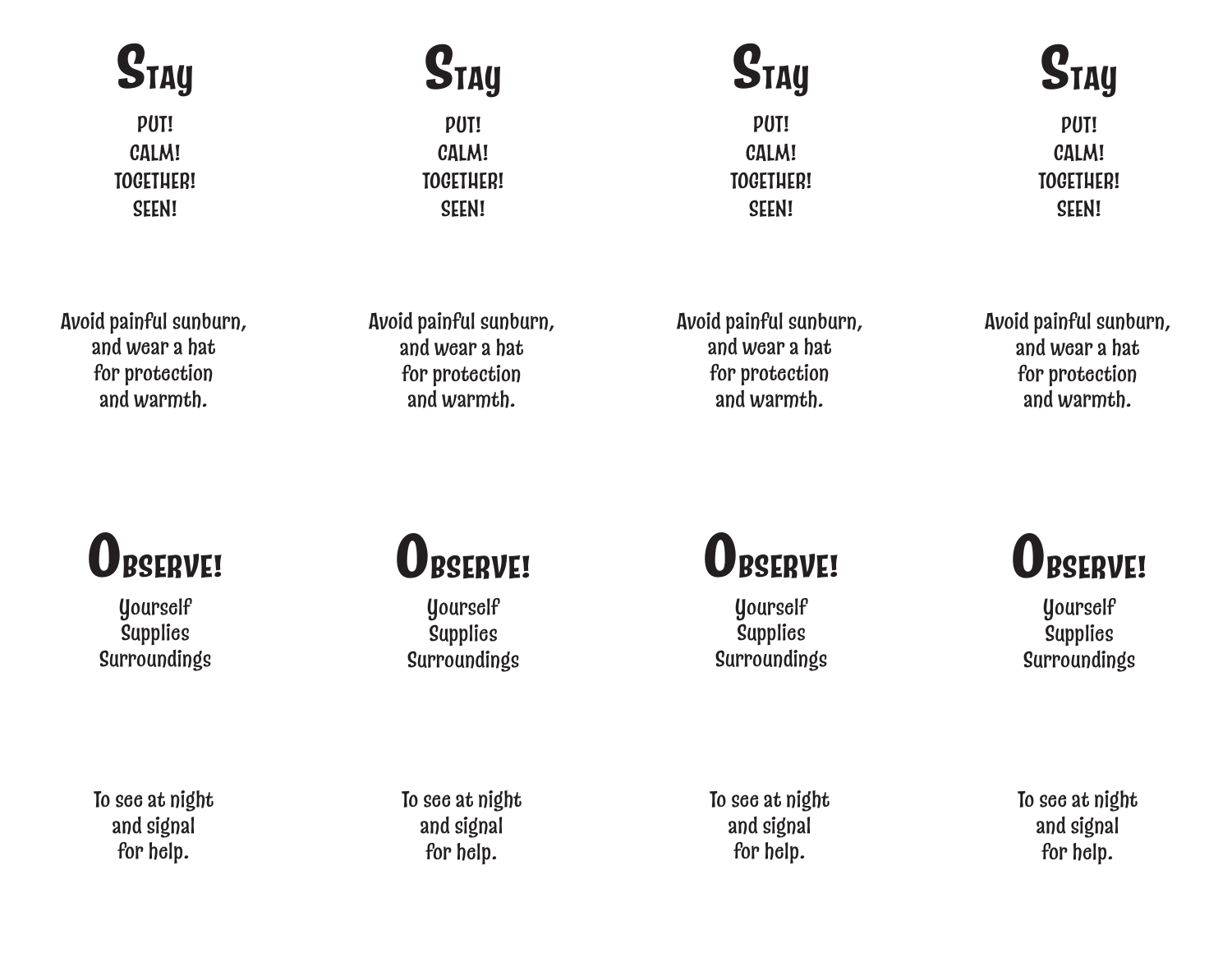



**PACK THIS...**

**WHISTLE**

**PACK THIS...**

**WHISTLE**

### **WHISTLE**

## **TIME OUT!**

Take a deep breath. Thinking and talking out loud takes away panic.



**WHISTLE**

Take a deep breath. Thinking and talking out loud takes away panic.

### **TIME OUT!**

Take a deep breath. Thinking and talking out loud takes away panic.

## **TIME OUT!**

Take a deep breath. Thinking and talking out loud takes away panic.

**COMPASS**

**COMPASS**

**COMPASS**

**COMPASS**

# **PREPARE!**

To be found. For shelter and water. What if?

## **PREPARE!**

To be found. For shelter and water. What if?

**PREPARE!**

To be found. For shelter and water. What if?

**PREPARE!**

To be found. For shelter and water. What if?